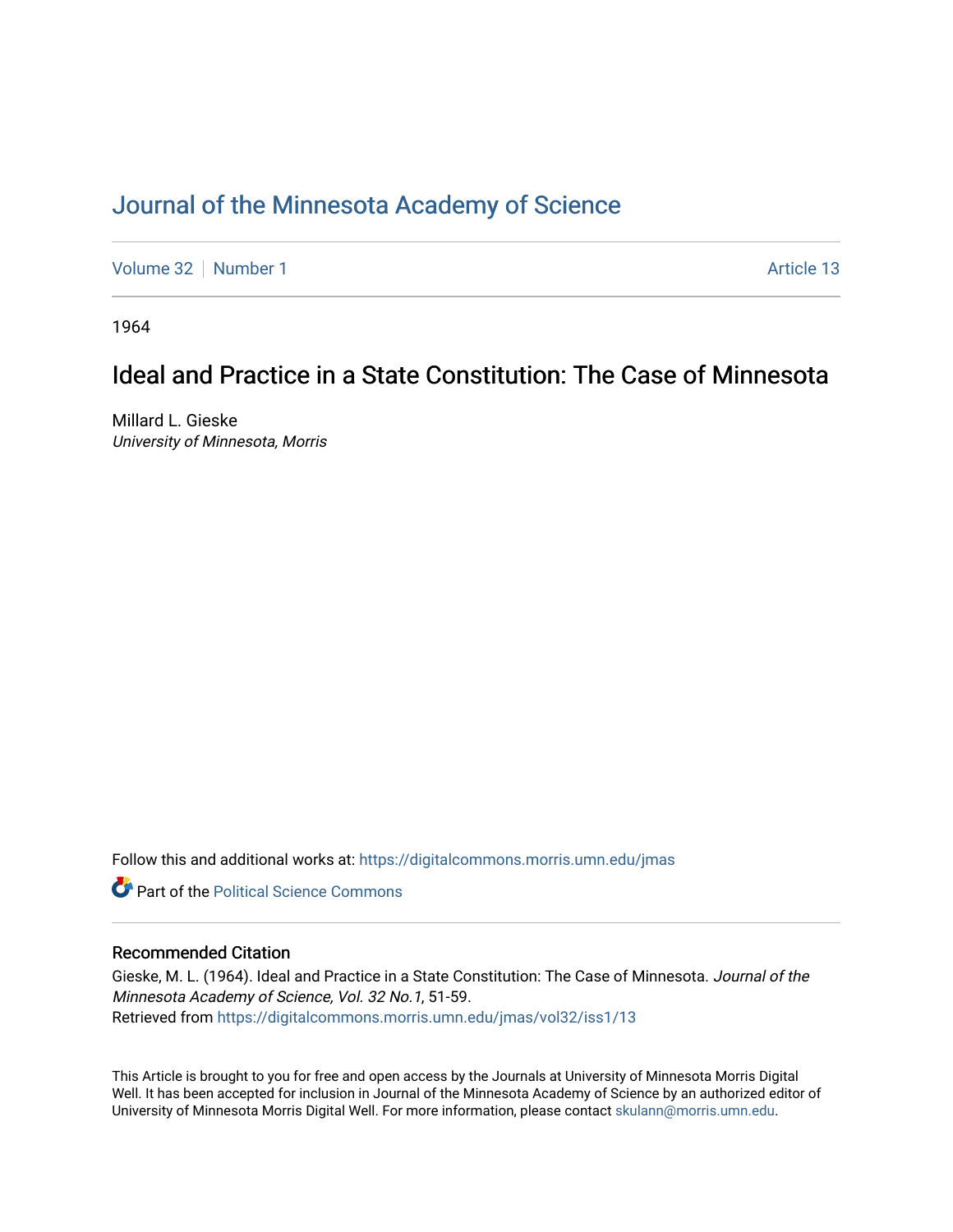## *Ideal and Practice in* **a** *State Constitution: The Case of Minnesota*

MILLARD L. GIESKE1

*University of Minnesota, Morris* 

Minnesota badly needs a revised constitution that generally and broadly defines and distributes powers, responsibilities and rights, and sets up a general frame of government. While this might be accomplished through the amendment process, it has been painfully slow and up to now inadequate to meet 'the needs for modern, flexible and responsive state government. A constitutional convention may still be the best and most practical way of achieving needed revisions.

#### **A Constitution Defined**

Americans have always been preoccupied with written constitutions much more than their English ancestors. In the case of American states this preoccupation has not been an unmixed blessing. Continual tampering, changing and modification has become a commonplace of American state politics. Minnesota, like its sister commonwealths, has been a party to the confusing pressure and flow of state constitutional politics. **Since**  the end of World War II there has been an increasing demand from Minnesota's citizens, political parties, interest groups and citizen organizations, to change and modify its constitution, judging by the number of proposed amendments submitted to the voting public. In 1947 the state legislature<sup>2</sup> created a special Constitutional Commission of Minnesota to "study and consider the constitution in relation to political, economic and social changes and developments which have occurred and which may occur" and in 1948 the Commission made public its *Report of the Constitutional Commission of Minnesota.* From 1948 to 1962 some 29 amendments have been submitted to the state's voters for acceptance or rejection, many of a highly important and controversial nature. And in 1964 the so-called Taconite Amendment, the most controversial amendment in several generations, is to be submitted to the voters.

*What is a Constitution?* While all citizens are very likely to make reference to "the constitution", still the intended use of the word varies widely. Some revere the word as though it refers to a document created by divine providence. Others think of it as a people's document that must of necessity be subject to frequent and continual change and modification. The pitfall of defining a constitution is that different people and different groups have different uses for a constitution and therefore are likely to want it to conform to their own likes and wellbeing.

Admitting and accepting the pitfalls of defining such an instrument of government, it is still well to keep in mind the necessity of having a working definition of the word. In the American sense, a constitution is a "document in which are set out the rules governing the com-

1 B.A., magna cum laude, 1953, Hamline University. Attended Wayne University, 1954-55. B.S., M.A., 1957, University of Minnesota. Instructor, Richfield High School, 1960-62. Since 1962, Instructor, University of Minnesota, Morris.

<sup>2</sup>Chapter 614, Laws of Minnesota, 1947.

*Journal of, Volume Thirty-two, No. 1, 1964* 

position, powers, and methods of operation of the main institutions of government, and the general principles applicable to their relations to the citizens" (Jennings, 1947:32-3). Another way of defining it is to declare a constitution "The organic and fundamental law of a nation or state, which may be written or unwritten, establishing the character and conception of its government, laying the basic principle to which its internal life is to be conformed, organizing the government, and regulating, distributing, and limiting the functions of its different departments, and prescribing the extent and manner of the exercise of sovereign powers" (Black, 1951). The difficulty, however, in defining a constitution is that in actual practice such an instrument may contain as much or as little as its framers feel is necessary and desirable to achieve the ends of government. From the standpoint of flexibility and ease of use, a constitution should avoid extraneous detail and, instead, contain a broad general framework of the institutions of government, setting forth its powers and functions, the rights of citizens and claims that citizens may make against the government. It is this kind of constitution that was created by the original and later "framers" of the Constitution of the United States. And it is precisely because the states, including Minnesota, have not followed this practice or understanding in framing their respective constitutions that they have become over involved in continually flexing and stretching their constitutions, in order to make them work, through a rash of annual and biennial amendments that would otherwise be unnecessary.

Constitutions, of course, do change and there is a continual need to make them workable under conditions that did not prevail in an earlier generation or decade. They may be amended through popular ratification of the voting citizens or by conventions called under the authority of the constitution. But they are also amended by custom, a fact that Americans too frequently overlook. And they can be amended by the national government through amendments to the national Constitution, or by decisions of the Supreme Court, in such landmark cases as *Baker v. Carr,3* in which the Court, in effect,

<sup>3</sup>*Baker v. Carr,* 369 U.S. 186 (1962). This decision was in part anticipated by a case that originated in the Minnesota federal district court in *Magraw v. Donovan,* 159 F. Supp. 901 (1958) in which the federal court retained jurisdiction until the legislature had an opportunity to reapportion, which it did in 1959.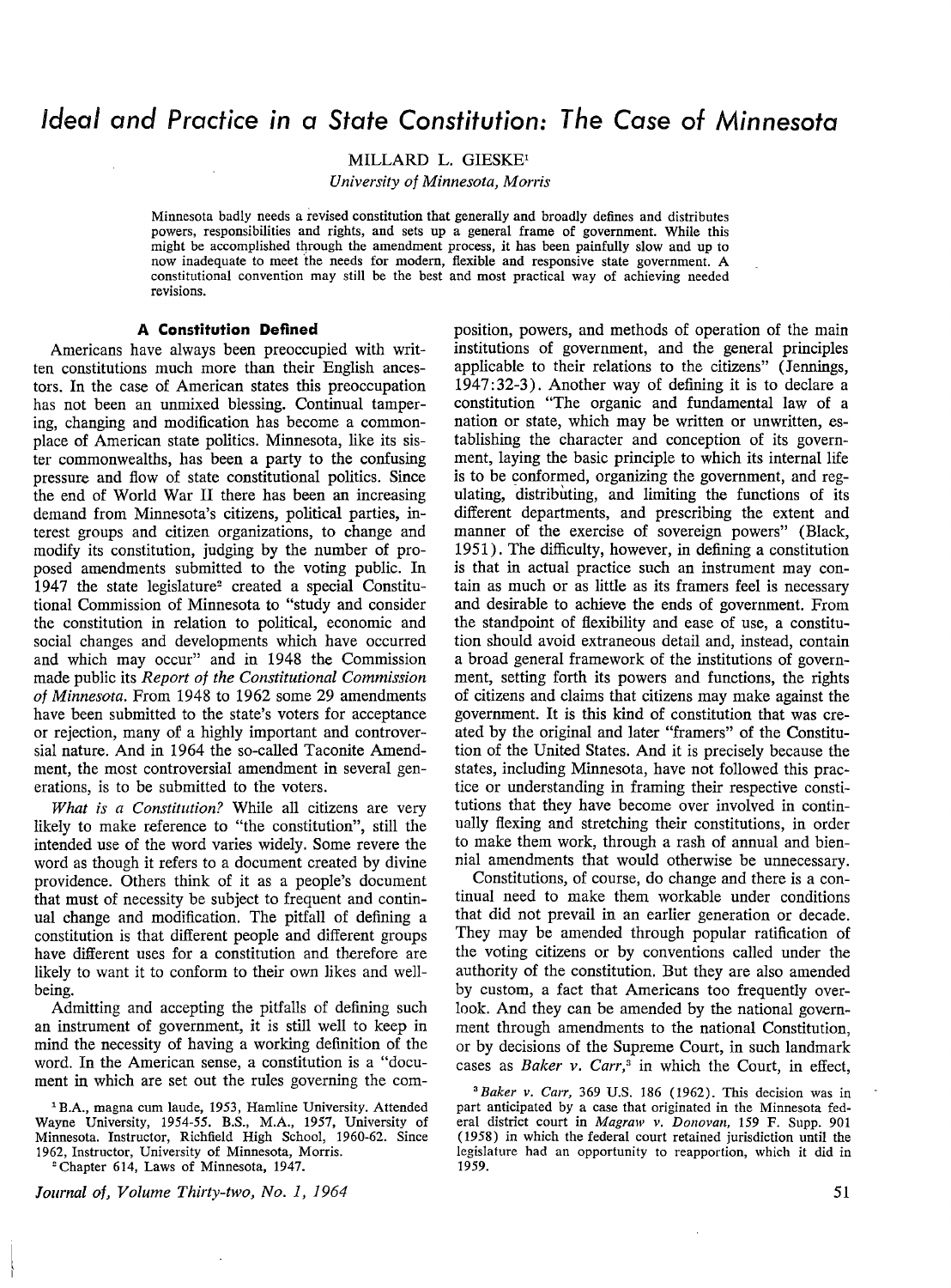either amends state constitutions, the customs of interpreting them or forbids enforcing provisions of them.

### **The Needs of a Constitution**

Americans pride themselves on being a pragmatic people. They point with pride to the fact that the national Constitution, which was written in 1789, has served for 175 years with but 24 amendments to it, and half that number if the Bill of Rights and the eleventh and twelfth amendments are considered so close to the original document as to be almost a part of it. The late W. F. Willoughby once declared that there were two major considerations in drawing constitutions: A constitutional system, he said, should contain two things that at first blush seem to be opposites: stability and flexibility (Willoughby, 1936: 129-31). Stability because social and political progress cannot be made when the fundamental law is undergoing constant modification. Flexibility because the conditions that a government must meet are subject to constant change and modification. These seemingly opposite needs can best be met by framing a constitution in such a way that great freedom of action can be obtained under the document without impairing its basic character, and when the occasional need arises where greater change is necessary then the document can be formally amended. Willoughby placed greater reliance on the first method of creating a constitution that "can be bent without breaking, one that can be adjusted to new conditions without undergoing any structural change" (Willoughby, 1936: 131-32). Thus, the really stable constitution becomes the flexible constitution that adjusts to new conditions and new demands without a general overhauling or specific new grant of power for some immediate need or change in public policy.

It is in this sense that the federal Constitution has stood the test so well. It is general, restrained, flexibleand, of great importance to the citizen, basically understandable. To be sure, the complete student of the Constitution must go beyond it and know the great decisions of the Supreme Court and the customs which, in practice, have modified it. But even a general reading of the document taxes neither the time nor the patience of the citizen. The Constitution has weathered great domestic, international, financial, social and political crises with a minimum of discomforture, with the possible exception of civil rights.

It is when the student of constitutional government turns to the states that real problems begin to arise. For generality, stability and flexibility, the states have substituted rigidity, particularity and minutiae to the point where state constitutions have become not much more than legal codes meaningful not to the layman but the lawyer. "States' rights" in its noninterpositional sense have been sacrificed to narrow definitions of state power with needed powers so divided and circumscribed that viable and responsible government at the state level, if not impossible, is nevertheless highly improbable.

In brief, then, a constitution, to remain stable and flexible, should do three main things: First, it should set

out the broad outlines of state government by defining and establishing its basic institutions and branches. Second, it should define and grant broadly the powers that the government needs to carry out the services and safeguards that the citizenry expects or may expect at some future time from the government. Third, it should state the basic rights and claims that the citizen may make against the government and its officers. A good constitution should be brief, readable to the layman, representative of what the people want or are likely to want from government, and reflecting the emerging needs and problems of mass urban living.<sup>4</sup> A document that fails in these particulars contributes to the frustration and probably the political alienation which are all too common in mass American politics.

### **The Minnesota Constitution in Perspective**

The Minnesota Constitution, written in 1958, is slightly older than the typical state constitution which is now 84 years old and was written in 1880. Only ten states have older constitutions than Minnesota.<sup>5</sup> The approximately 15,059 words in the Minnesota Constitution is slightly less than the national average of 22,518 words for the 50 states. Two states, however, California and Louisiana, with 70,000 and 217,000 words respectively, have exceedingly long constitutions and this obviously skews the national average. The average, excluding Louisiana, is 18,550; excluding both California and Louisiana the average drops to 17,475 words. The Minnesota Constitution thus comes very close to being near the national average in length. By way of comparison to the national constitution, the Minnesota Constitution is two and one quarter times as long, and occupies some 18 pages in the Legislative Manual (Bluebook) as compared to the eight pages necessary for the Constitution of the United States. The shortest state constitution is Vermont's with 4,840 words. By grouping state constitution in terms of length, the following distribution is found:

|                  | less than 5,000 |    | 1 state(s) |
|------------------|-----------------|----|------------|
| 5,000 to 9,999   |                 | 7  |            |
| 10,000 to 14,999 |                 | 12 |            |
| 15,000 to 24,999 |                 | 20 |            |
| 25,000 to 34,999 |                 | 4  |            |
|                  | over 35,000     | 6  |            |

Neither length nor age is as important as the content found in a constitution and the care that has gone into writing it.

*Writing Minnesota's Constitution.* Minnesota is unique in that it is the only state that has two original constitutions. The state's only constitutional convention was convened in St. Paul on July 13, 1857. Because of the intense feeling that existed between Republican and Dem-

• For a discussion of the needs of a state constitution, see Fellman, 1960: 137-58.

<sup>5</sup>Data for state by state comparisons is taken from *The Book of the States* for 1962-63 and is complete through the year 1961. The ten states with older constitutions are Conn., Ind., Iowa, Me., Mass., N.H., Ohio, R.I., Vt., and Wisc.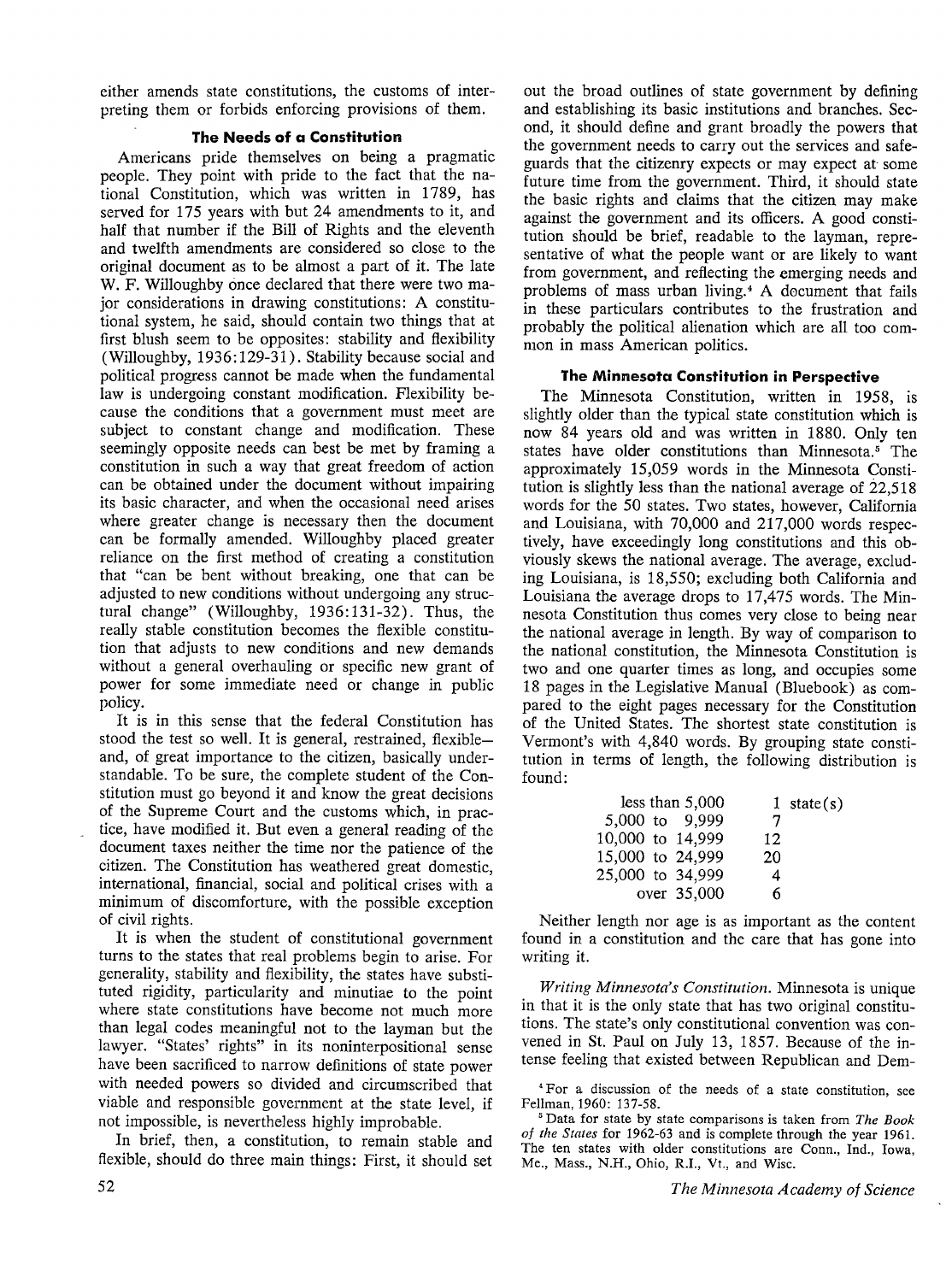ocratic delegates to that convention, the two groups almost immediately broke up into separate deliberating bodies and each went its separate way. Each drafted a separate constitution.<sup>6</sup> The near impossibility of submitting two separate constitutions to the voters and the Congress finally persuaded the separate drafting conventions to work out a compromise. Both conventions then appointed five members each to a conference committee. The committee of ten nearly broke up over the question of Negro suffrage which was demanded by the Republican members who, by and large, represented the more radical views of the two conventions. So strong were opinions held that on one occasion a fist fight broke out over the question and two members were expelled, so that the actual drafting of the compromise document rested with eight members. After ten days of intense effort, the document was ready for submission to the two rump conventions and, on August 28, both conventions, with much bitterness, approved the compromise document.

"From this brief resume of the proceedings of the conventions of 1857 it must be evident to all that the original state Constitution was not drawn up in that calm and deliberate manner which is essential to a good result," Anderson (1927:193) wrote in 1927. This is a question that Minnesota citizens might well ponder in the 1960's when the state Constitution is viewed as not needing serious and deliberate revision because of the original framers "success" in reaching the great compromise of 1858.

*The Minnesota governor.* Modern state government needs responsible leadership from the office of governor. One of the vagaries of the Minnesota Constitution is the statement in Article III that the "powers of government shall be divided into three distinct departments-legislative, executive, and judicial ... " The separation of powers is commonly considered a basic principle of American government yet in the Article V clauses of the Minnesota Constitution, provision is not made for a truly "executive department" but, instead, the power is divided among a group of executives, including the governor, lieutenant governor, secretary of state, auditor, treasurer and attorney general. Without policy coordination through a single, elected chief executive, Minnesota cannot expect to achieve responsible executive government. Administrative reorganization measures that took place in 1939 and afterward will continue to be inadequate until the governor and executive department is centered in a chief executive responsible singly to the voters. Reports such as the Little Hoover Commission in 1950 and the Minnesota Self Survey of 1955-56 will not bring about a more successful and efficient administration, nor will there be coordinated policy development until the sanguine warfare within the executive departments is ended constitutionally. The executive budget, while aiding the governor in policy coordination, is a poor substitute for a truly responsible executive leader. Plural exec-

• For the story of the drafting of the constitutions, see Anderson and Lobb, 1921: 42-132; and Anderson, 1927: 189-92.

*Journal of, Volume Thirty-two, No. I, 1964* 

utive leadership serves to confuse the voters and probably adds to political alienation. It also tends to personalize politics by projecting images of certain elected officials to the public and, in the process, undermining political party responsibility that, in turn, further weakens responsible leadership.

*The modern legislature.* The manner in which Article IV, section 2, prescribes the apportionment of members of the state legislature sets no practical limits on the size of the legislature. Minnesota thus has the largest Senate in the union with 67 members, and its 135 members in the House also is large, except by comparison with the northeastern states where the New England towns serve as a basis for representation. Some practical method of limiting the size of the legislature is necessary, perhaps basing it upon a population standard as recommended by the *Report of the Constitutional Commission* in 1948. Minnesota could well reduce the size of its legislature and increase the compensation for the legislators.

Since 1877 the state has had biennial sessions, subject to the call by the governor of special sessions (Article V, section 4). When the scope and importance of the state's business is considered, the constitutional limitation of this policy setting function to 90 days, or 120 days as the recent 1962 amendment allows, is of questionable validity. The state budget now approximates \$600 million annually. There is not a corporation anywhere that would think of limiting its board of directors to meetings every odd-numbered year which cannot be extended beyond 120 days. Yet the Constitution sets such limits upon the transacting of state business by the legislature, a reflection of the old 19th century suspicion that the people's representatives could not be trusted in longer sessions. Those who pay for this constitutional penalty are the state's citizens because much needed legislation is either passed in haste, or is manipulated and emasculated in conference committees under pressure of legislative deadlines. And opponents of legislation strive mightily to bottle up legislation knowing full well that if their dilatory tactics are successful enough there will be insufficient time to consider these matters and the legislation will die a quiet but painless death.

It is debatable whether there ever was a need for this type of restriction upon legislative powers. Even if there was, the state now has reached the point where it cannot ignore the importance of its legislative business, nor can it delay its substantive decision making to a biennial basis. Counties do not do this. Cities and villages cannot do this. Like cities, villages and counties, the state deals both directly and daily with its three and one half million citizens. It should not be limited to this dated and outworn restriction. Limits of any kind upon the length of time that the legislature can meet seems illogical in the press of urgent affairs of state and a \$600 million budget. The lack of a constitutionally set adjournment date would still not preclude the legislative leadership from setting a workable adjournment date as a goal toward which to strive.

Another highly questionable feature of the Minnesota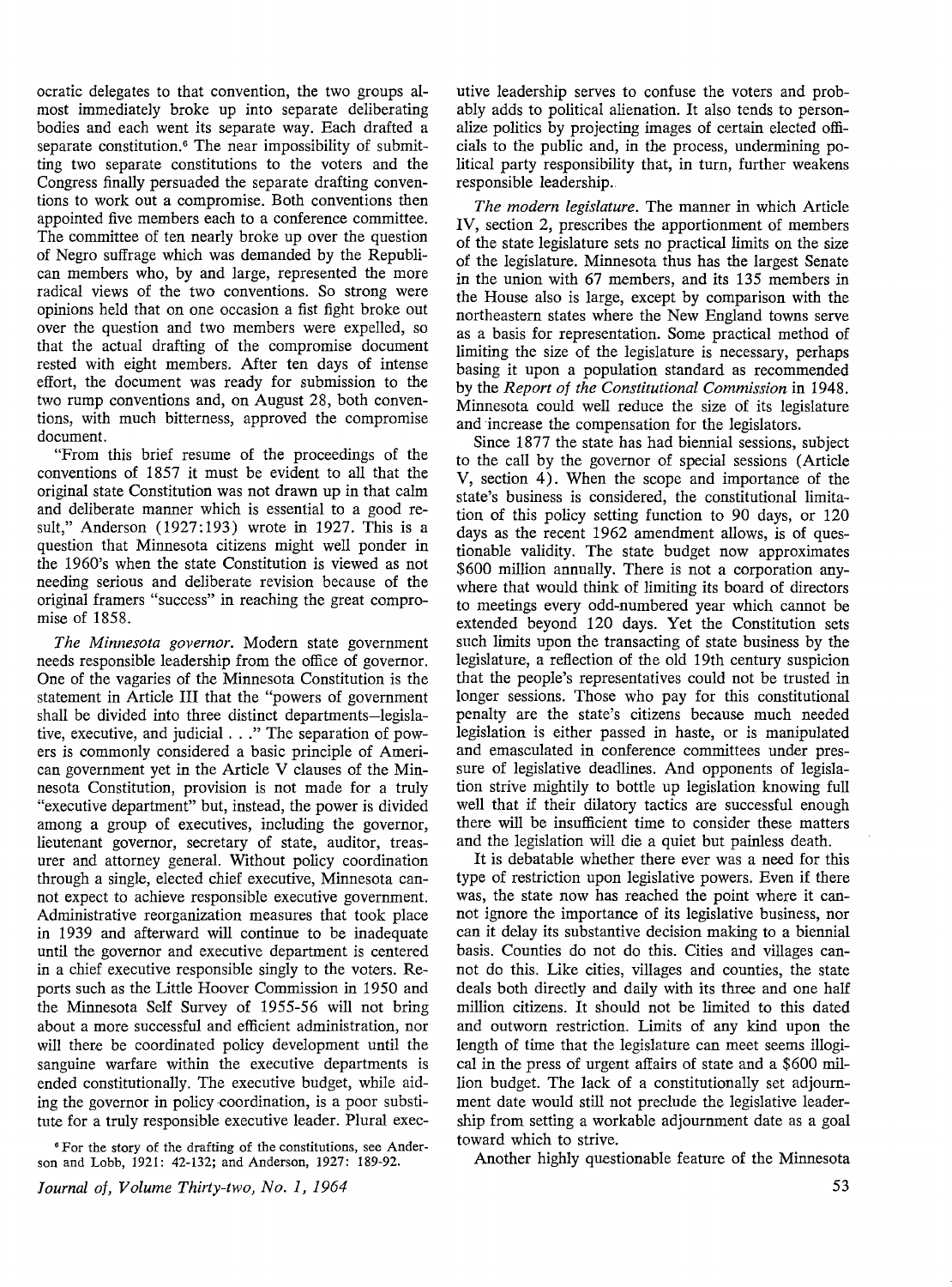Constitution, and one that unnecessarily ties the hands of the legislature, is the restriction on the use of tax revenues. Approximately three-fourths of all state taxes are dedicated to special uses, some by constitutional restriction, others by statute. The result is that in some years one fund has a surplus of revenue while another is starved. The development of a comprehensive and coordinated budget that adequately considers the impact of taxes on the state economy is thwarted in both the drawing of an executive budget and its passage by the legislature. The use of dedicated funds puts into a fiscal strait jacket the legislative powers over the budget. The legislature has become the fiscal captive of the Constitution: investment of permanent school and swamp funds (Art. **VIII,** section 4), investment of university funds (Art. **VIII,** sec. 5), the mining occupation tax (Art. IX, sec. **lA),** the motor fuels tax (Art. IX, sec. 5), the details of the handling of state debt ( Art. IX, sec. 6), the highway user tax distribution fund (Art. XVI, Sec. 5), the trunk highway fund (Art. XVI, sec. 6), the county state-aid highway fund ( Art. **XVI,** sec. 7), the taxation of motor vehicles and motor fuel ( Art. **XVI,** sec. 9 and 10)-all limit the power of the legislature to determine the distribution and use of state taxes -to cite some but not all the examples of how the legislature is not the master of its own fiscal responsibility. What can and should be noted is that nearly all funds that are dedicated to a specific use by the Constitution were given such status because powerful (and perhaps well meaning) special interest groups championed them. By way of comparison, Article I, section 8, of the Constitution of the United States says simply that "The Congress shall have power: To lay and collect taxes, duties, imposts, and excises, to pay the debts and provide for the common defense and general welfare of the United States; but all duties, imposts and excises shall be uniform through the United States; To borrow money on the credit of the United States," and, finally, to "promote postoffices and postroads." Beyond that there is no real limitation placed upon the Congress except to state that no military appropriation shall be for a period longer than two years, that "direct taxes" shall be apportioned among the states by population, and the grant of power under Article 16 to impose an income tax.

These are some but not all the weaknesses of the Minnesota Constitution. Section 12 of Article IX even goes to the trouble of stating that if any person converts the state school fund to his own use, this is embezzlement and a punishable felony, as though the legislature were incapable of reaching a similar determination of felonious activity! Or consider the difficulty of the layman and non-lawyer, the person who has not the time to study excessive detail, when be seeks to understand the Constitution and then comes to sub-division 3, section 6, of Article IX:

"No such certificates shall be issued with respect to any fund when the amount thereof with interest thereon to maturity, added to the then outstanding certificates against the same fund and interest thereon to maturity, will exceed the then unexpended balance of all moneys which will be credited to that fund during the biennium under existing laws; except that the maturities of any such certificates may be extended by refunding to a date not later than December 1 of the first full calendar year following the biennium in which such certificates were issued. If moneys on hand in any fund are not sufficient to pay all non-refunding certificates of indebtedness issued on such fund during any biennium and all certificates refunding the same, plus interest thereon, which are outstanding on December 1 immediately following the close of such biennium, the state auditor shall levy upon all taxable property in the state a tax collectible in the then ensuing year sufficient to pay the same on or before December 1 of such ensuing year, with interest to the date or dates of payment." Under the heavy burden of such verbiage the Constitution becomes not a document of citizens but a missile of lawyers.

Size and apportionment of the legislature are still another important consideration of the Constitution. It would seem that a legislature should generally reflect and be representative of the population without the artificial coloration by that time worn tool of majorities and even individuals in legislatures, the gerrymander. No scheme of apportionment is likely to be perfect, nor can it be. But it would serve the state's citizens well if the matter of control over apportionment, as reflected in Article IV, section 2, were entirely removed from those who are most affected by its outcome, i.e., the legislators themselves. The Constitution should set up the general conditions and methods by which reapportionment is effected, but the instrumentation of it should be beyond the reach of those whose careers it may injure. A re-apportionment commission might be appointed made up of judges, party representatives and the general public, which could formulate as equitably as possible a systematic allotment of seats without consideration to the advantages of either incumbents or parties. This is necessary now both because of the greatly changing pattern of the state's population, and, also, because of the new role being played by the federal courts under the 14th amendment.

Although essentially not a constitutional problem, if a full-time legislature is necessary, then its compensation scales must be radically updated. An \$8,000 or a \$10,000 annual salary for a full-time and "professional" legislature is not a poor investment for citizens, and the total cost of such an increase could be easily absorbed i£ the unwieldly size of the senate and house were reduced to a more workable level. In terms of occupations found within the legislature, a quick and summary examination of the legislative manual indicated a great over-representation of certain forms of employment  $$ lawyers, farmers and certain limited classes of business $men - so that the legislative point of view is heavily$ weighted with particular occupational prejudices. A full time legislature, with a compensation scale that would allow more widespread participation by other income and occupational groups, while it likely would not greatly change the occupational category of most legislators, would encourage those outside the few groups presently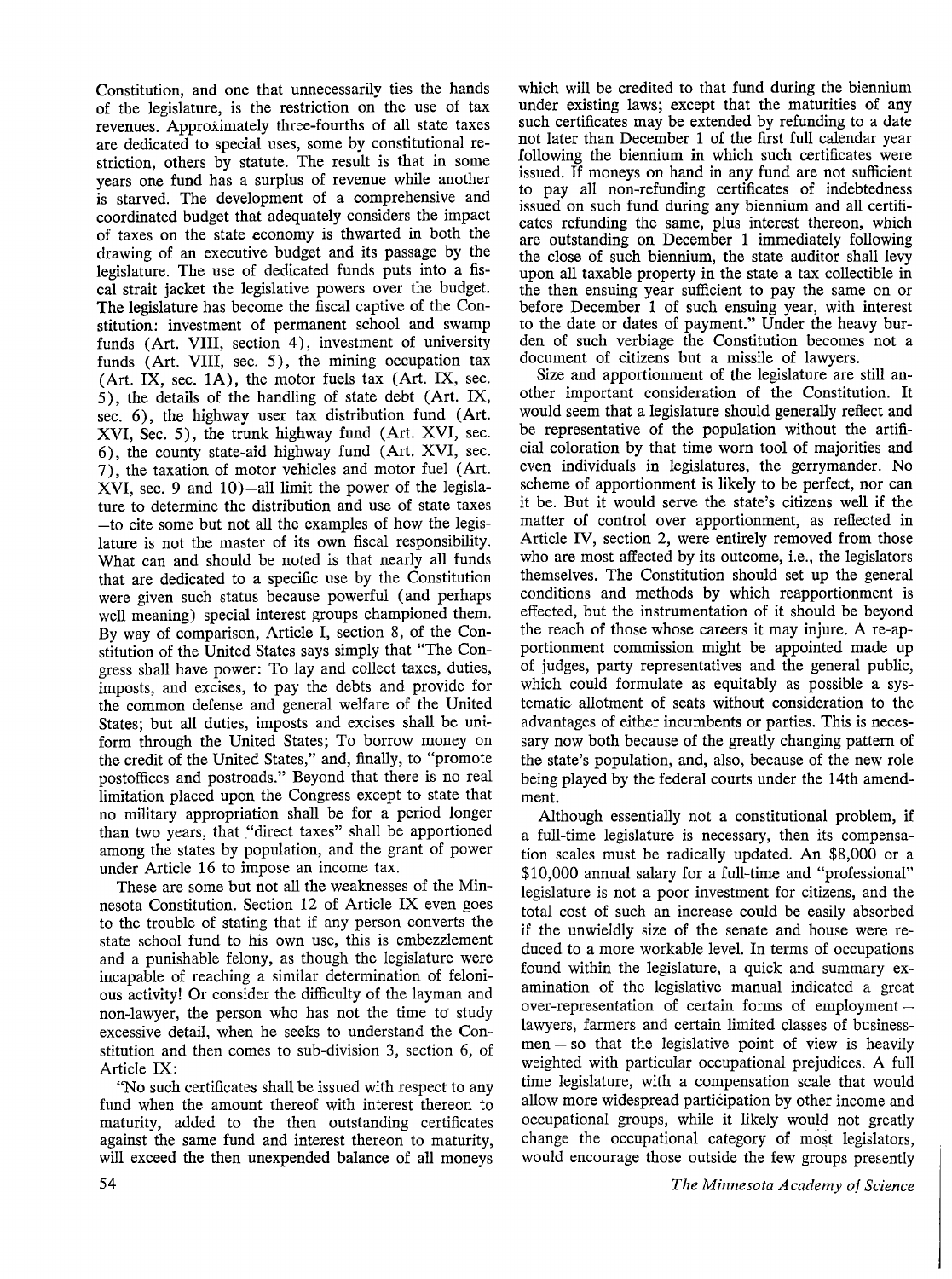favored to seek legislative service with less chance of economic consequence and penalty.

*The state courts.* The election of judges is a relic of the Jacksonian era. It will be noted, however, that when the Constitutional Commission of Minnesota made its report in 1948 it retained the selection of judges by popular election. By and large, elections of judges are unimportant. Most vacancies are filled by gubernatorial appointment, for the incumbent normally resigns from office, according to the custom and "code" of the judiciary, or is removed by death; in either case the vacancy is filled by appointment. Since elections are not normally important, and since the state bar association plays an important role in the selection process, it would seem that this custom should be written into the Constitution. The judicial article should be amended to provide for the creation of a nonpartisan commission that would select a slate of qualified judicial candidates. Actual nomination would still be made by the governor but from the slate of prospective judges and based on whatever other qualifications he deemed desirable. In this manner the general meaninglessness of judicial elections could be eliminated, conformity to the true practice of judicial selection would be obtained, as well as possible improvement through the use of a judicial commission to aid in the selection of qualified personnel. In the 1962 general elections, of the ten judicial districts in the state, only in the fourth and sixth districts was there an election contest; in the first, six candidates for the five judgeships were selected, $\tau$  and in the second, four candidates for two judgeships. In every instance the incumbent judge was reelected. A basic weakness of electing judges is the potential effect it has upon voters. The voter knows little or nothing about the judge: he does not run on a platform; few citizens know his record or the number of his decisions that are overturned on appeal; and his legal competence and judicial temper are unknown qualities to the vast number of voters. Nor do judges make election speeches. The result is that the voter can validly say and probably think that it really does not matter if he votes, and this can contribute to the feeling of political alienation that too many voters experience.

*Local government.* Since the adoption of amended Article XI in 1958, the brightest part and most updated feature of the state Constitution relates to the matter of local government. In substance, and in many instances in the exact wording of the article, the legislature and the voters have adopted the recommendations of the 1948 Constitutional Commission of Minnesota. The article is concise and the legislature is given ample power to effect change and consolidation which are or may be necessary with the shifting population and growing needs of the large metropolitan area that is developing within the state. At the same time adequate powers of home rule are maintained for the local units of government.

<sup>7</sup>When one incumbent died, his successor was appointed by the governor; the courts later ruled that a candidate who filed for the judgeship and was the seeming winner could not under the law be a candidate for the office held by the appointee.

*Journal of, Volume Thirty-two, No. I, 1964* 

There is one feature concerning local government and the legislature that may at some future time require serious reconsideration. That concerns the matter of consolidation of municipal governments into a "federal" system of city government that may at some future time be necessary for effective and efficient administration. In a metropolitan area, however, such as Minneapolis-St. Paul and their suburbs-the "standard metropolitan statistical area" in the words of the United States Bureau of the Census-with several hundred local units of government, it might prove—indeed, it likely would prove impossible to obtain the approval of each affected local unit of government. When the Canadian metropolitan government for the area surrounding Toronto was created, it was done solely by the action of the provincial parliament or legislature, and the local units were not allowed the right of veto. This, obviously, runs counter to the practice of local autonomy but, in the future, assuming that some form of federal municipal government becomes necessary and desirable, the only practical way of solving the vexing problem may be through action of the legislature. In defense of the right of the state, legislature alone to act in such a case, it can be argued that the state government of necessity is concerned in matters where governmental affairs cross as many as five and six counties.

#### **The Constitution: Individuals Versus Groups**

One of the great and vexing problems of government and politics is whether politics should be based on individual needs and responsibilities or whether, in fact, politics is essentially an exercise in group dynamics. One of the 18th and 19th century American myths, and probably a 20th century one as well, is that government should serve the public interest of "the People." When there is talk of "the People," reference is normally made to a collection of individuals who in some Rousseauean and mystical manner arrive at collective decisions through their "will." Lincoln captured this most eloquently when he declared that government "of, by and for" the people ought to prevail.

In fact, however, it is never quite clear to the empiricist if "the People" do or can reach an understanding. Most political action finds certain organized groups acting upon an otherwise passive "public" and activating some or all of them into making or joining a collective action in decision making. The activist groups do not always act fairly and they do not necessarily attempt to be objective or even rational in their approach but, rather, they propagandize and manipulate fact to their own advantage while talking of making government responsible to "the People."

The question of individuals vs. groups become less an academic problem, less a question of political theory, when it moves to the level of what a constitution ought and ought not to be. In the case of Minnesota's Constitution, like that of many states, one of the practical questions is whether the constitution ought to be written for certain group advantages. It, of course, should be remembered that most citizens are members of groups, and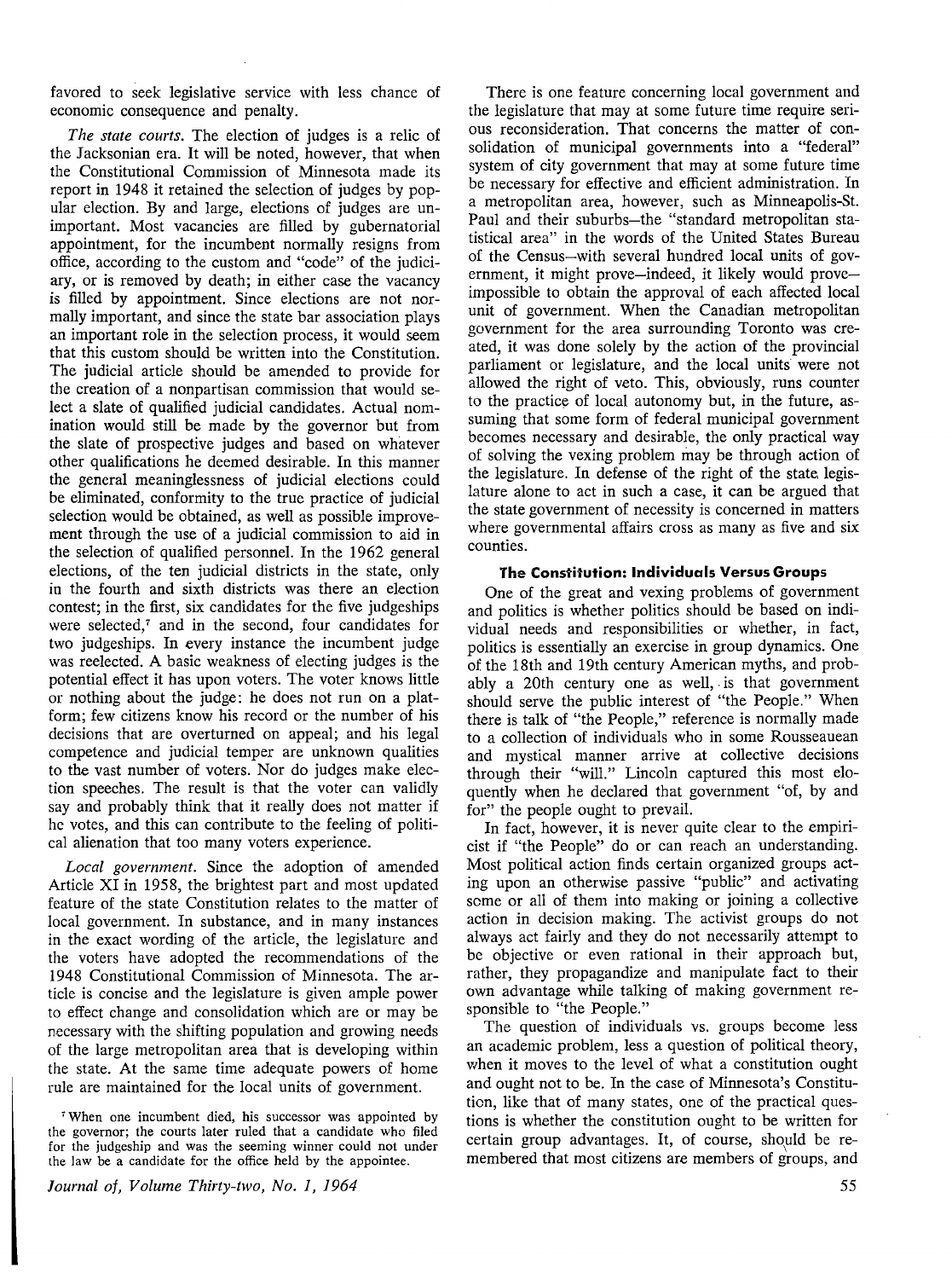these groups at times may work at cross political purposes. Unfortunately, if one assumes that a constitution should serve the people as individuals and not as members of groups, the weight of evidence is that in practice this is not the case with much of the Minnesota Constitution. Too many sections of the Constitution apply particularly to "special" interests or, in the past have worked to the advantage of "special" interests, regardless of the original purposes or intents. Some examples well prove the point:

1. railroads-under Article IV, sec. 32, there can be no change in the gross earnings tax by the legislature except by a vote of the people approving the change;

2. teachers-under Article VIII certain school funds are set up for education; under Article IX, sec. lA, 40 per cent of the occupation tax is placed in the permanent school fund, while 10 per cent goes to the permanent University fund;

3. veterans-Article XX granted authority to pass a veterans bonus, while Article IX, sec. IB set aside one per cent of the occupation tax to pay the veterans bonus;

4. motor vehicle operators-under Article **XVI,** secs. 9 and 10, highways are the recipients of all revenues from motor vehicle taxation and motor fuel taxation.

A side effect of this habit of writing into the constitution the exact purposes for which certain taxes can be used is to encourage the legislature, under pressure of special interests, to pass tax laws that limit the use of certain kinds of tax revenues to specific purposes, such as income taxes solely for educational purposes ( mainly going to teacher and school administrator salaries), hunting and fishing fees only for the use or welfare of the special interests of those who hunt and fish or occupations that supply the sportsmen, etc. The end result is that the flexibility of the legislature to deal with the total tax picture is impaired, and secondly, certain special interests enjoy a distinct advantage over other groups for the use of much of tax dollar.

Finally, it might be noted that the question of what groups merit special consideration and protection in a constitution can prove to be most difficult even for a body set up to study and recommend a revised constitution. A case at point is the highly respected Constitutional Commission of Minnesota of 1948. It recommended section  $32(a)$  of Article IV, the gross earnings tax on railroads in lieu of certain other taxes, be changed so that there no longer be a requirement that the voters approve any change in the rate of the gross earnings tax. The reasons given by the commission was that "it does not believe that the railroads as an industry are today entitled to a constitutional tax protection denied to all other corporations and individuals. To the commission's knowledge no other state constitution requires a referendum to change the rate or method of taxation of a railroad corporation" (Constitutional Commission of Minnesota, 1948:34). But, alas, when the Commission came to the question of taxation of taconite, it recommended a change in Article IX, sec. IA (the occupation tax), to read that there could be no change in the rate of taxation of taconite or the occupation of producing it, except by a two thirds vote of each house of the legislature! The rationale for the difference between railroads and taconite was that the taconite industry needed to "be encouraged to make the necessary investments" from which "the State and the people of the State will gain immeasurable benefits," and also because it "is a new industry requiring tremendous capital investment in processing plants" (Constitutional Commission of Minnesota, 1948: 54-5). The commission did not mention whether other iron mining states did this in their constitutions ( although it painstakingly noted that other states did not give railroads special protection), or how long this should be a provision within the Constitution. Precisely the same arguments could have been made concerning the railroads in the 19th century: it was a new industry and it required tremendous amounts of capital.

### **Revision by Amendment**

Minnesota citizens, either individually or collectively, seem not to be satisfied with the Constitution of the state. Since 1920, 65 amendments have been proposed to the voters in the 22 elections that have taken place.<sup>8</sup> This means that an average of three amendments were presented to the voters each election. The average is even higher for. the years since 1948, when 29 amendments were offered to the voters in the 8 elections, or an average of nearly three and two thirds amendments (3.625) per election. Only,once, in 1946, has no amendment been offered to the voters and this is more likely an effect of the war than anything else. The fewest amendments came in 1940 and 1944, when only one amendment was on the ballots. The most amendments that the voter has had to deliberate on were five and this has occurred on three occasions since 1920 (in 1924, 1934 and 1952).

The general willingness of the typical voter to change the Constitution can be seen from the fact that 56 or 86 per cent of the 65 amendments placed on the ballot have received a majority of the votes actually cast on the amendments, in marked contrast to the 33 or 51 per cent that have carried. The reason for the 50 per cent rate of adoption is the effect of the amendment adopted in 1898 which required a majority of all those who vote in the election to approve an amendment so that failure to vote on an amendment is the same as a no vote. For the period beginning in 1920, it was not until 1932 that an amendment failed to receive a majority of all who voted on it. This was repeated again in 1936, and in 1948 when three of the four amendments failed to receive a majority of the votes, and in 1950 when two of the three failed.

*Presidential and off-year elections.* An analysis of the success of proposed amendments since 1920 in terms of the differing chances that a proposed amendment seems to have in presidential as opposed to off-year elections is revealing. Table 1 presents this information.

<sup>•</sup> This included the 1920 referendum, under Article IV, section 32a, which required that the voters approve any increase in taxes for railroads.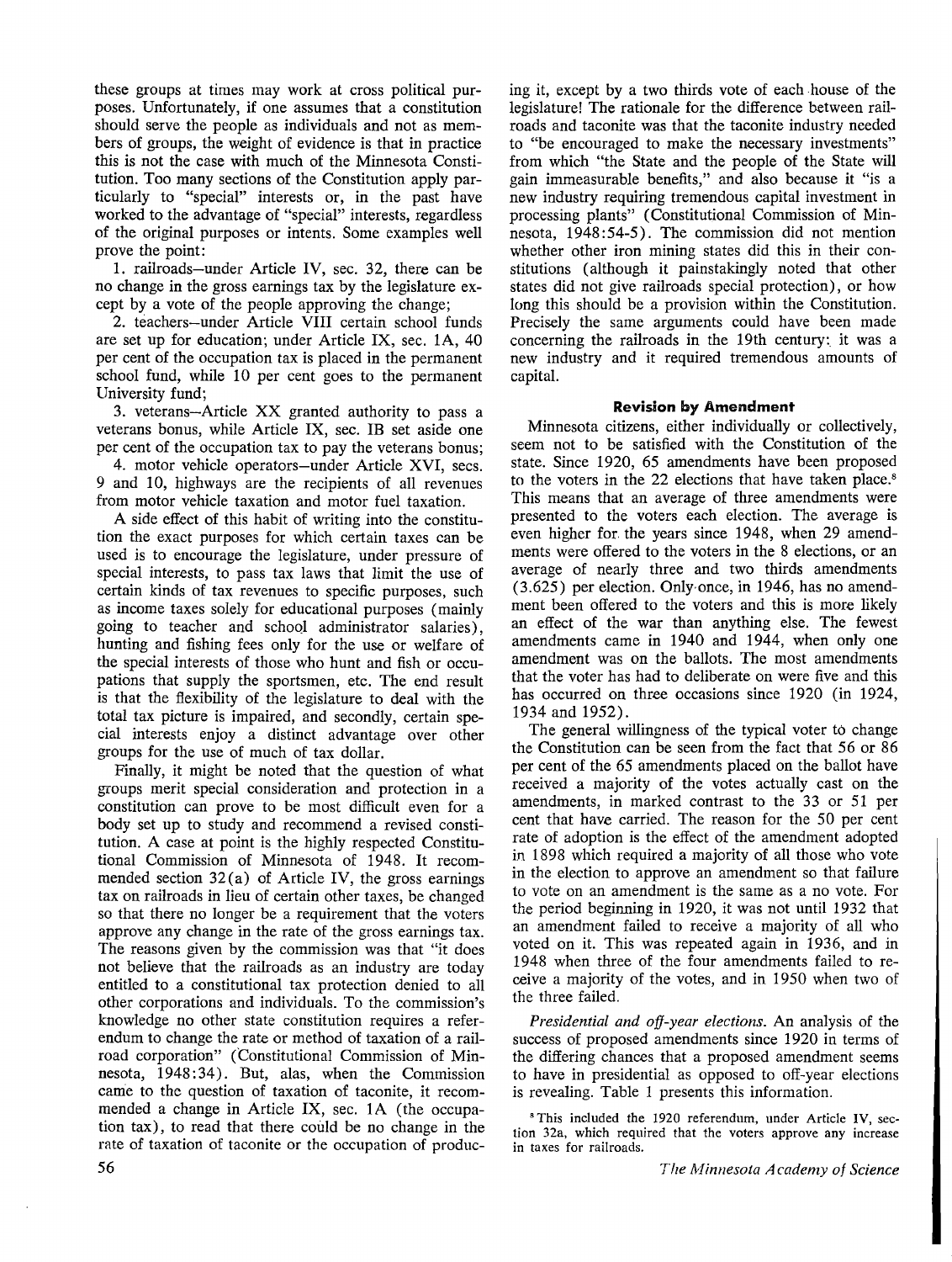TABLE 1. The number and percentage of proposed amendments that are passed and rejected, by presidential and offyear elections.

|                        |       | Number    | Number<br>passed |      | passed rejected | Percent Number Percentage<br>rejected |
|------------------------|-------|-----------|------------------|------|-----------------|---------------------------------------|
|                        |       |           | 1920-62          |      |                 |                                       |
| Amendments offered     | 65    |           | 33               | 50.8 | 32              | 49.2                                  |
| Presidential elections |       | 35(53.8)  | 14               | 40.0 | 21              | 60.0                                  |
| Off-year elections     |       | 30(46.2)  | 19               | 63.3 | 11              | 36.7                                  |
|                        |       |           | 1948-62          |      |                 |                                       |
| Amendments offered     | $-29$ |           | 16               | 55.2 | 13              | 44.8                                  |
| Presidential elections |       | 16 (55.2) | 6                | 37.5 | 10              | 62.5                                  |
| Off-year elections     |       | 13 (44.8) | 10               | 76.9 | 3               | 23.1                                  |

Of the 65 amendments placed before the voters from 1920-1962, 51 per cent passed. More amendments were offered during presidential elections yet only 40 per cent passed. During the off-year elections, however, fewer amendments were offered, yet 63 per cent passed. For the more recent period of 1948 to 1962, the relation between presidential and off-year elections is even more marked. More amendments were offered during presidential elections but only 37.5 per cent passed. During the off-year elections 77 per cent passed. This would seem to indicate quite markedly that the best chances for passage of amendments comes during off-year elections. It also suggests that during presidential elections the voters' interests are turned more to national politics and, as a result, state issues are less likely to come to the minds of the voters who then either vote "no" or fail to vote on amendments.

*Political alienation or non-voting.* Another change that has occurred during the last four decades is the marked decline in political alienation in terms of nonvoting on proposed amendments. Table 2 indicates that there has been a constant and marked decline in nonvoting on proposed amendments. For example, in the 1920 through 1928 elections, an average of 27.8 per cent of the voters failed to vote on proposed amendments, while in the 1950 through 1958 elections, the average had dropped to 16.2 per cent, a decline that has continued through the first two elections in the '60s. Generally speaking, there is a slightly higher degree of political alienation or non-voting during off-year elections than during presidential elections, despite the fact

TABLE 2. The average political alienation (non-voting) by decade, presidential and off-year elections.

| Decade  | Non-voting<br>Per cent | Non-voting in<br>Presidential<br>Elections-% | Non voting in<br>Off-year<br>elections-% |  |
|---------|------------------------|----------------------------------------------|------------------------------------------|--|
| 1920-28 | $27.8*$                | 28.1                                         | 26.9                                     |  |
| 1930-38 | 28.4                   | 25.8                                         | 30.0                                     |  |
| 1940-48 | 22.0                   | 20.7                                         | 26.0                                     |  |
| 1950-58 | 18.6                   | 18.5                                         | 18.6                                     |  |
| 1960-62 | 16.2                   | 19.2                                         | 12.4                                     |  |

\* The reason for the lower average is due to the tremendous interest in the good roads or "Babcock" amendment of 1920 when 91 per cent of the total voters voted on the amendment (non-voting thus was only 9 per cent, the lowest ever recorded).

*Journal of, Volume Thirty-two, No. 1, 1964* 

that the chances of passage are markedly greater during these elections than presidential elections.

Table 3 analyzes averages by elections, the "yes" vote, and the degree of political alienation as measured in non-voting for all amendments, passed amendments and rejected amendments. Since 1948, several changes have taken place. For one thing, there has been a decline in the "yes" vote of those who actually vote on the amendments. And there has been, as noted before, a decline in the average political alienation or non-voting. This suggests, then that political alienation, expressed in the past in non-voting, now has transferred to a direct negative vote: the "when in doubt, vote 'no'" reasoning.

TABLE 3. "Yes" votes as a percentage of the total votes, of those who actually vote on proposed amendments, and of political alienation, on proposed amendments.\*

| Average yes<br>vote as $%$<br>of total vote | vote | Average political<br>alienation in terms<br>of non-voting<br>(in per cent) |  |  |  |  |  |
|---------------------------------------------|------|----------------------------------------------------------------------------|--|--|--|--|--|
| 1920-62                                     |      |                                                                            |  |  |  |  |  |
| 50.3                                        | 64.9 | 23.4                                                                       |  |  |  |  |  |
| 59.5                                        | 73.0 | 19.4                                                                       |  |  |  |  |  |
| 41.2                                        | 57.5 | 27.5                                                                       |  |  |  |  |  |
|                                             |      |                                                                            |  |  |  |  |  |
| 50.5                                        | 62.1 | 18.2                                                                       |  |  |  |  |  |
| 59.7                                        | 70.9 | 15.8                                                                       |  |  |  |  |  |
| 39.9<br>Rejected amendments                 | 50.6 | 21.1                                                                       |  |  |  |  |  |
|                                             |      | Average yes<br>vote as $%$<br>of amendment<br>1948-62                      |  |  |  |  |  |

\* While non-voting has declined, the "yes" vote as a per cent of total vote has remained constant, suggestion that the politically alienated non-voter has become a "no" voter.

*Amendment types and voter responses.* Some types of amendments have a better chance of passing than others. This is demonstrated by Table 4. The most numerous type of amendment during the period 1920 through 1962 concerned taxation and debt. Some 24 amendments (37 per cent) were of this nature; 13 or 54 per cent passed while non-voting averaged 21 per cent.

The next most numerous type was a general category that might for brevity's sake be declared the "mechanics of government" for it included terms of office of state officials and judges, length of legislative sessions, elections and city charters ( the latter might have been in a category by itself).

One of the most unpopular amendment types either sought to expand or otherwise define governmental powers and functions. Eight amendments offered some special payment, service or consideration to special interests although this does not imply that no public benefit was involved. The percentage of non-voters is relatively high.

Nine amendments dealt with highways, vehicles and highway taxes. Political alienation or non-voting was the lowest of all amendment groups, amounting only to 17 per cent. Amendments relating to schools were relatively few. Education amendments had a high success ratio, with three of the four or 75 per cent passing, and with a very low political alienation. The least popular, although like the schools the sample is limited, related to those seeking different methods of revising or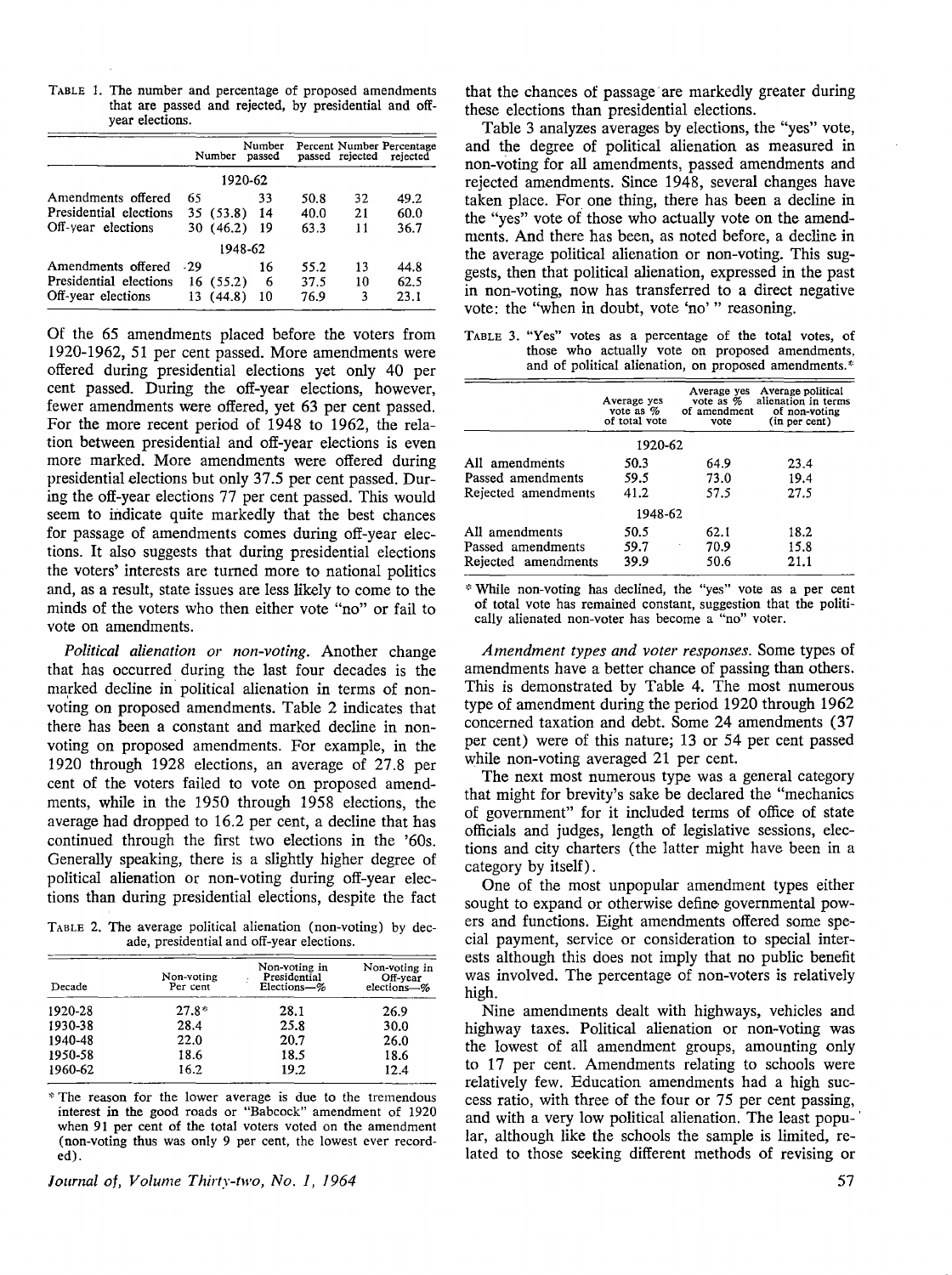TABLE 4. Amendment types and voter responses on proposed amendments. \*

| Types of Amendments*<br>1920-62                                       | Number<br>οf<br>Amend-<br>ments | Number<br>Passed—% | Number<br>Rejected-% | Average<br>Political<br>Alienation<br>in Terms<br>of non-<br>voting- $%$ | Types as a percent<br>of All $(65)$<br>amendments<br>proposed— $(\%$ No.) |
|-----------------------------------------------------------------------|---------------------------------|--------------------|----------------------|--------------------------------------------------------------------------|---------------------------------------------------------------------------|
| Taxation and debt                                                     | 24                              | $13 - 54$          | $11 - 46$            | 21.5                                                                     | 37 (24 of 65)                                                             |
| Terms, sessions, elections<br>and city charters                       | 19                              | $11 - 55$          | $9 - 45$             | 23.3                                                                     | 29 (19 of 65)                                                             |
| Services, payments,<br>or<br>considerations to spe-<br>cial interests | 8                               | $4 - 50$           | $4 - 50$             | 25.8                                                                     | $12(8 \text{ of } 65)$                                                    |
| Expanding or<br>defining<br>gov'tal powers & func-<br>tions           | 11                              | $4 - 36$           | $7 - 64$             | 30.2                                                                     | $17(11$ of $65)$                                                          |
| Method of revising or<br>amending Constitution                        | 4                               | $1 - 25$           | $3 - 75$             | 24.8                                                                     | 6(4 of 65)                                                                |
| Highways, vehicles and<br>highway taxes                               | 9                               | $5 - 56$           | $4 - 44$             | 16.9                                                                     | $14$ (9 of 65)                                                            |
| Schools                                                               | 4                               | $3 - 75$           | $1 - 25$             | 18.2                                                                     | 6(4 of 65)                                                                |

\* Some of the 65 proposed amendments are found in two or more categories.

amending the constitution. Four were of this kind, but only one passed.

#### **Is Revision by Amendment Enough?**

An examination of these last 40 years of revising the Constitution by amendments brings to mind one final question: Is revision by amendment enough? The amendment record can not be said to be either impressive or dismally short of the mark. From 1920 to 1962, 51 per cent of the proposed amendments have passed. Since 1948 the record is somewhat better (55 per cent). Opponents to revision by convention decry its cumbersomeness and the time and energy that it takes, with the initiation and the culmination being frequently measured in years. Still, revision by amendment alone is a long, tedious and not necessarily successful process. There has long been recognized a need for revision if the recommendations of the 1948 Constitutional Commission of Minnesota can be judged as a standard of measure. Given the tremendous majority that is required to secure the passage of an amendment, change of a substantive nature is discouraged. Furthermore, the requirement that a majority of all voters who vote *in the election,* and not simply those who vote on the amendment, in fact, amounts to almost the same as a two thirds majority, if it is statistically analyzed.<sup>9</sup> If there was a more reasonable requirement of even a 60 per cent voter approval on proposed amendments, as applies to a proposed submission of a revised or new constitution to the voters (since the adoption of the 1954 amendment) then 50 of the 65 proposed amendments since 1920- would have been adopted.

To this writer's view, when the proposed amendments of the last 40 odd years are examined, many fail to meet

"If a two thirds vote had been required on all proposed amendments since 1920, 35 of the 65 would have passed, two more than actually did pass under the severe handicap of the present provision.

the crucial needs of a sound and flexible state government in a highly technical and demanding age. Severe limits are placed on the ability of the government to meet with a measure of competence and responsibility the overall problems of taxation, governmental leadership and legislative responsibility. An "executive department" with one responsible chief executive does not exist. The legislature has been granted an extension of its session length by 30 days, but it still lacks the power and flexibility that are necessary now and will become more so in the future, especially in relation to its taxing and spending powers. The amendment approach to modification and change could be an effective one, but the record to date is not impressive, even admitting some gains in the past 15 years.

One of the major complaints made by critics of national government has been that in using its taxing powers it has limited the sources of state revenue. Some have opposed the use of federal funds through grants-in-aid and similar national-state programs because it limits state action. Leave the states alone, they suggest. The reason, in part, for these programs of federal grants and funds although by no means the only one, for states are handicapped in setting taxes by competition for industry, the general tax base and the wealth of the state  $-$  is that the states have placed themselves into financial straitjackets. The national government has twice settled the question of its taxing powers; in 1787 when it granted broad powers to the Congress and, again, in 1912, when the 16th amendment was adopted, an amendment that by itself might not have been necessary for it is quite likely that the Supreme Court would have overturned its "century of error" decision of 1895 at some later date. Minnesota has not been so fortunate. Since 1920 no less than 24 amendments to the State Constitution have been proposed dealing with taxes and debts; this represents 37 per cent of all amendments pre